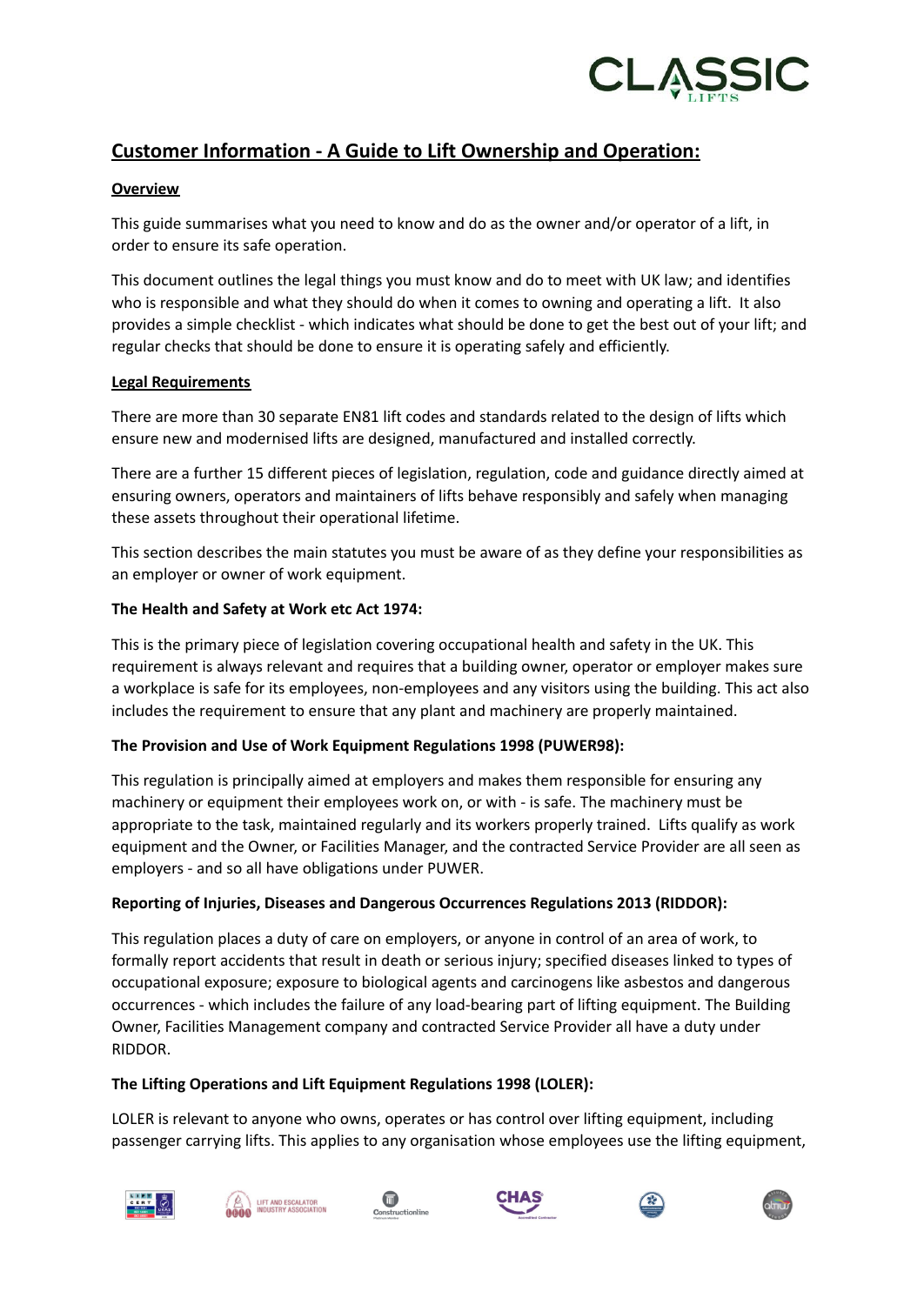

whether they own it or not. Again the Building Owner, Facilities Management Company and Service Provider are all included within its jurisdiction. Where any lift is used to move people throughout a building, the LOLER regulations stipulate that they should have a regular (usually a minimum of twice per year) and thorough examination by a competent person. Insurance inspectors are normally deemed as this - but other specialists also meet this requirement.

## **The Safety Assessment Federation (SAFed):**

SAFed is not a statutory or legal requirement, but a trade association for the independent engineering and certification industry. A competent person carrying out the regular, thorough examination can request that supplementary tests (as defined by SAFed) should be conducted where they have particular concerns. The SAFed guidelines to supplementary tests are supported by the Health and Safety Executive (HSE) and the UK Lift Industry Association (LEIA).

### **Who's Responsible?**

There are often several different parties involved in the ownership and operation of lifts. This section outlines who the main parties are, and what responsibilities they each have, as sometimes it can be difficult to understand who is responsible for what.

### **The Building Owner:**

As the owner of the building, you are the owner of all plant and equipment including any lifts in the building. UK Legislation identifies you as the Duty Holder by default, which means you are responsible for the safe and suitable use of the lifts, and for their receiving regular maintenance. You may choose to employ a Facilities Manager or similar function to act as the Duty Holder on your behalf, in which case they take on the responsibilities of that role. In residential buildings, a Resident's Association may be appointed as the Duty Holder, again assuming this responsibility.

In addition to employing a Facilities Manager or Service Provider, you may appoint a Lift Consultant. The Lift Consultant is often employed to help manage the activities of the Service Provider; but also provide longer term, strategic advice about the lift's lifecycle. The Lift Consultant has an obligation to provide safe, unbiased advice but their involvement does not absolve the Owner, Duty Holder, Facilities Manager or the Service Provider of their statutory responsibilities

Appointing a company or individual as the Duty Holder means you become an Employer, and therefore will have a duty of care under the Health and Safety at Work Act, PUWER, LOLER and RIDDOR.

### **The Facilities Manager:**

Being employed typically by the Owner, you are appointed to manage the day-to-day operation of the building, including the lifts. This means legislation identifies you as the Duty Holder responsible for ensuring the safety of the lift; and applies both for those who travel in it and those who work on it. It is normal practice to appoint and manage a specialist lift Service Provider to maintain the lift regularly and repair it when it breaks down. The Safety Assessment Federation (SAFed) recommends you keep evidence of the Service Provider's work. These records should provide reports on the lift's regular maintenance; any breakdowns attended or repairs conducted; and all the thorough











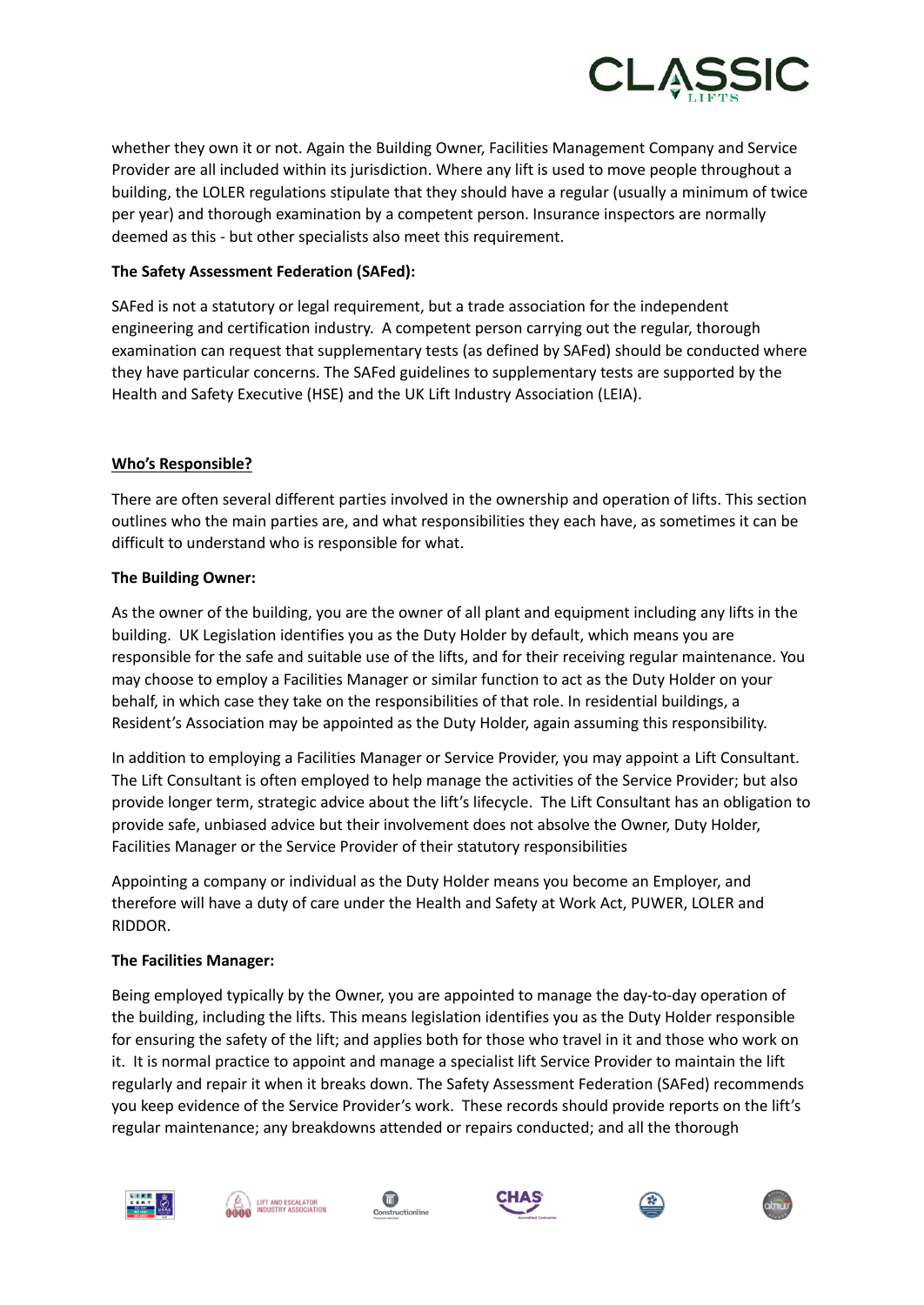

examinations that have been completed. This reporting is important because safety authorities like the HSE may require these records to explain how you have discharged your responsibility as a Duty Holder. Through appointing a Service Provider you automatically become an Employer; and therefore, like the Owner, you will have a Duty of Care under the Health and Safety at Work Act, PUWER, LOLER and RIDDOR

## **The Service Provider:**

The Lift Service Provider is typically employed by the Owner, or their Facilities Manager, to maintain the lift and ensure it operates safely and correctly. Service Agreements may also include obligations to respond to breakdowns; provide spare parts; work outside normal office hours or to be measured against Key Performance Indicators. The Service Provider must ensure that your engineers are qualified to work on lifts; that they do so safely and will never put the lift-users at risk. You must maintain records and provide evidence of regular service visits, breakdowns, repairs and full examinations - and provide these to your Employer. The requirements of the Health and Safety at Work Act, PUWER, LOLER and RIDDOR also apply to you; as do the specific lift codes and the terms of your contract.

### **Simple Lift Checklist**

These checks can easily be conducted from within the building. *Do Not Attempt To Access the Pit, Car Top or Machine Room unless fully qualified or under the supervision of a qualified, competent person.*

Inside Lift Car: -

- Condition of the interior finishes
- Car lighting is operational and light level is suitably bright
- Emergency telephone operates correctly your location is correctly identified and voice announcement is audible
- Car buttons are in good condition; they operate and illuminate when pressed
- Lift indicator screen illuminates and displays correct information
- Lift moves smoothly, quietly and levels accurately
- Doors operate smoothly and safety edge or detector works correctly
- No excessive gaps between doors and architrave
- If the lift has Fireman's operation does this operate correctly?

On each landing check: -

- Condition of the landing doors and architraves
- No excessive gap between landing doors and architrave
- Landing push button is in good condition; operates and illuminates when pressed
- Landing indicator illuminates and displays the right information and car arrival chime, gong or announcement is audible
- Doors operate smoothly and quietly
- Door sills are clean and free from debris